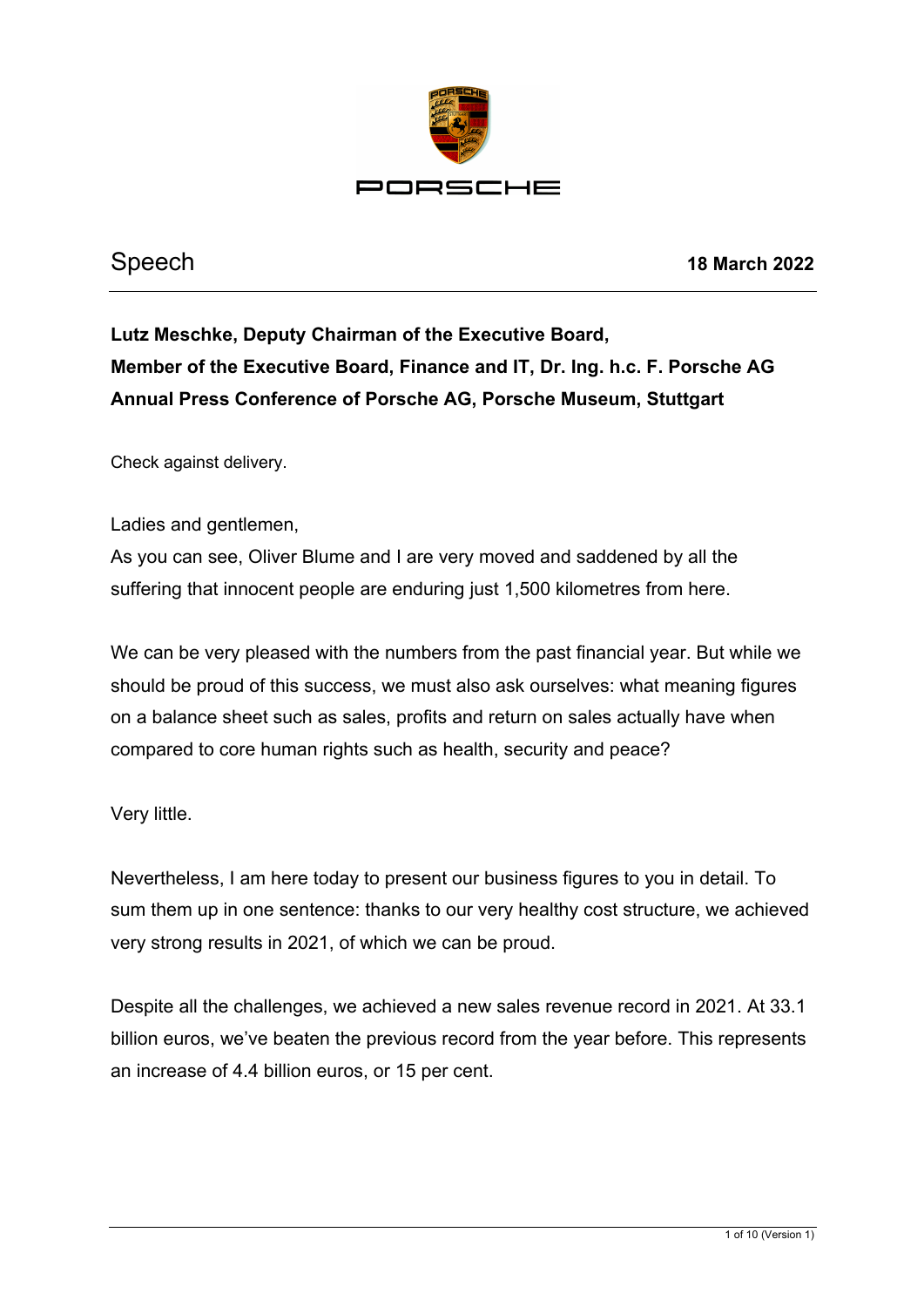However, the more important key figures for Porsche are profit and return on sales. Because they reflect the excellent earning power of our brand. They demonstrate our value-creating growth and the robustness of our successful business model – even under difficult conditions such as the semiconductor shortage, for example.

We improved the operating profit of the Porsche AG group by 27 per cent to 5.3 billion euros. That's more than 1.1 billion euros more than in 2020.

This amounts to a return on sales of 16.0 per cent. A figure that is the envy of our industry worldwide.

The automotive division was responsible for the lion's share of the Porsche AG Group's great earning power, with a 25 per cent increase in profit to 5.0 billion euros. In addition, net liquidity also increased in the vehicle business. At the balance sheet date, it stood at 5.0 billion euros – an improvement of 2.0 billion euros on the previous year.

The net cash flow in the automotive division developed very strongly, increasing by 67 per cent to 3.7 billion euros in 2021. This key figure also demonstrates that Porsche is excellently positioned.

Our core business is developing very positively: Demand for our exciting vehicles is stronger than ever before – outstripping the general trend in the global passenger car markets. Our attractive product portfolio won over customers worldwide: Porsche delivered more than 300,000 vehicles in 2021. Compared to the previous year, this represents a significant increase of 11 per cent. This, too, is a historic record for our company.

Our sales markets are well balanced worldwide: We sell around 30 per cent of our vehicles in Europe, around 30 per cent in America and around 30 per cent in China.

China remains our highest-volume single market. With almost 96,000 deliveries there, we recorded an eight per cent increase on our 2020 figure. This means that we

Speaker: Lutz Meschke, Deputy Chairman of the Executive Board of Porsche AG 2 of 10

(Version 1) Occasion: Annual Press Conference of Porsche AG on 18 March 2022 Location: Porsche Museum, Stuttgart-Zuffenhausen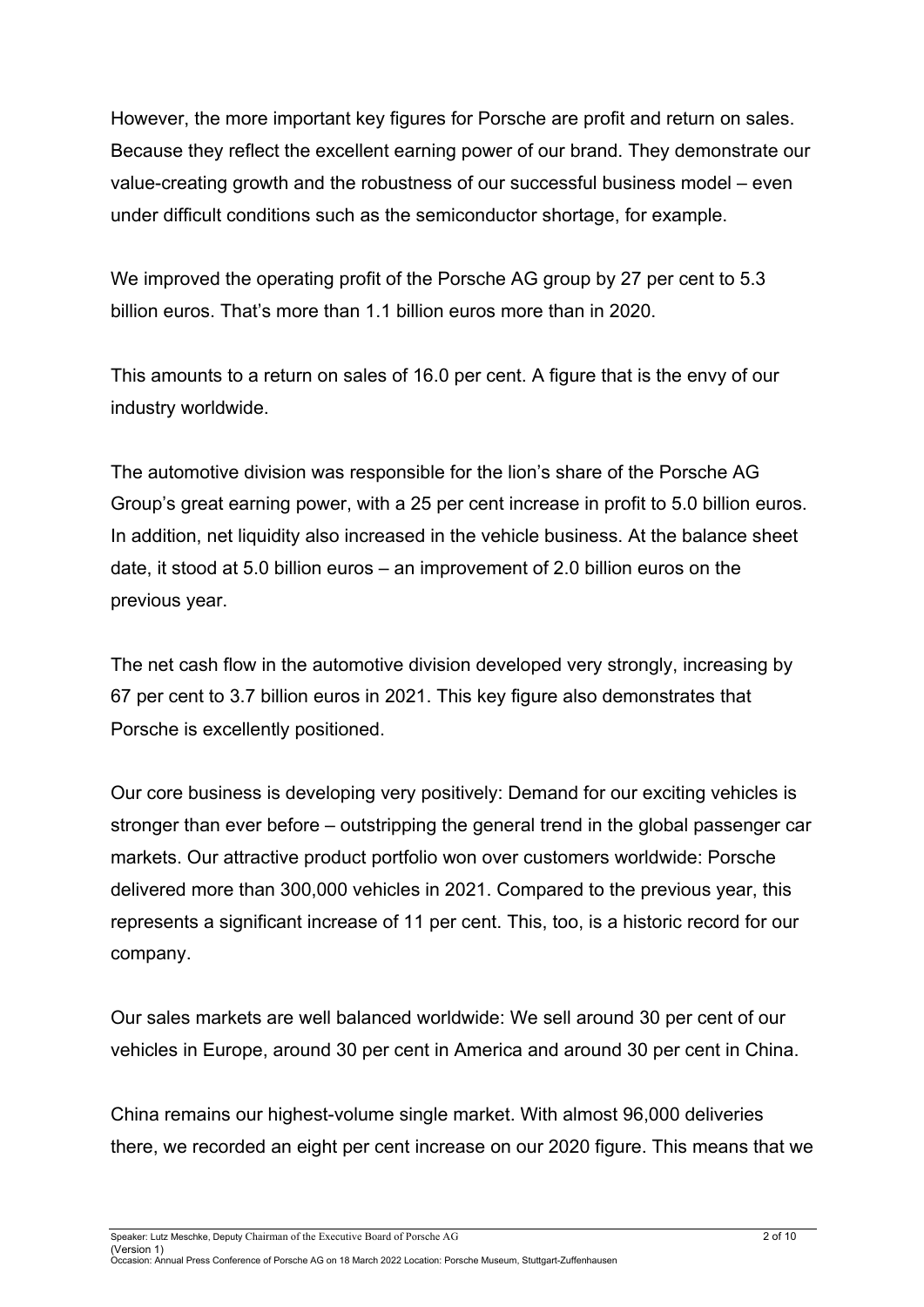are outperforming the growth of the overall vehicle market there – as well as the growth of the premium segment.

Porsche grew strongly in North America as a whole, and in the United States in particular. In the US, the number of deliveries rose by 22 per cent to more than 70,000 units.

Very positive developments have also been seen in Europe. In Germany alone, Porsche increased its new vehicle deliveries by nine per cent to just under 29,000.

The Porsche model most in demand worldwide was the Macan, with more than 88,000 deliveries. The Cayenne followed in second place with 83,000 units. The highest increase was achieved by the Porsche Taycan, More than 41,000 examples of our first all-electric sports car were handed over to customers in 2021 – more than twice as many as in the previous year. This success clearly shows just how wellreceived our electrification strategy has been. We can say today that we have succeeded in transferring the core values of our long-established brand into the age of electromobility. And we are only at the beginning of our journey here, as Oliver Blume will explain later.

Our icon, the Porsche 911, also remains in high demand, with more than 38,000 delivered. Never before have we handed over so many examples of the 911 to customers in a single year. Deliveries of the Panamera have also grown – to 30,000. At a high level of 21,000 units, the 718 series remained largely stable.

In addition to our products, the high, sustainable profitability of Porsche is based on our strong operating cash flow and our very healthy cost structure. Our ambitious Profitability Programme 2025 is making great strides here. This started in 2018 and we now find ourselves at its halfway mark. It is already clear that it will be a complete success – in two respects. It will support our profits in the long term and significantly increase our innovative power: Aided by more than 3,000 solid proposals submitted by our employees so far. Many are already being implemented. This is what makes our profitability programme unique in the industry. It's not just a cost-saving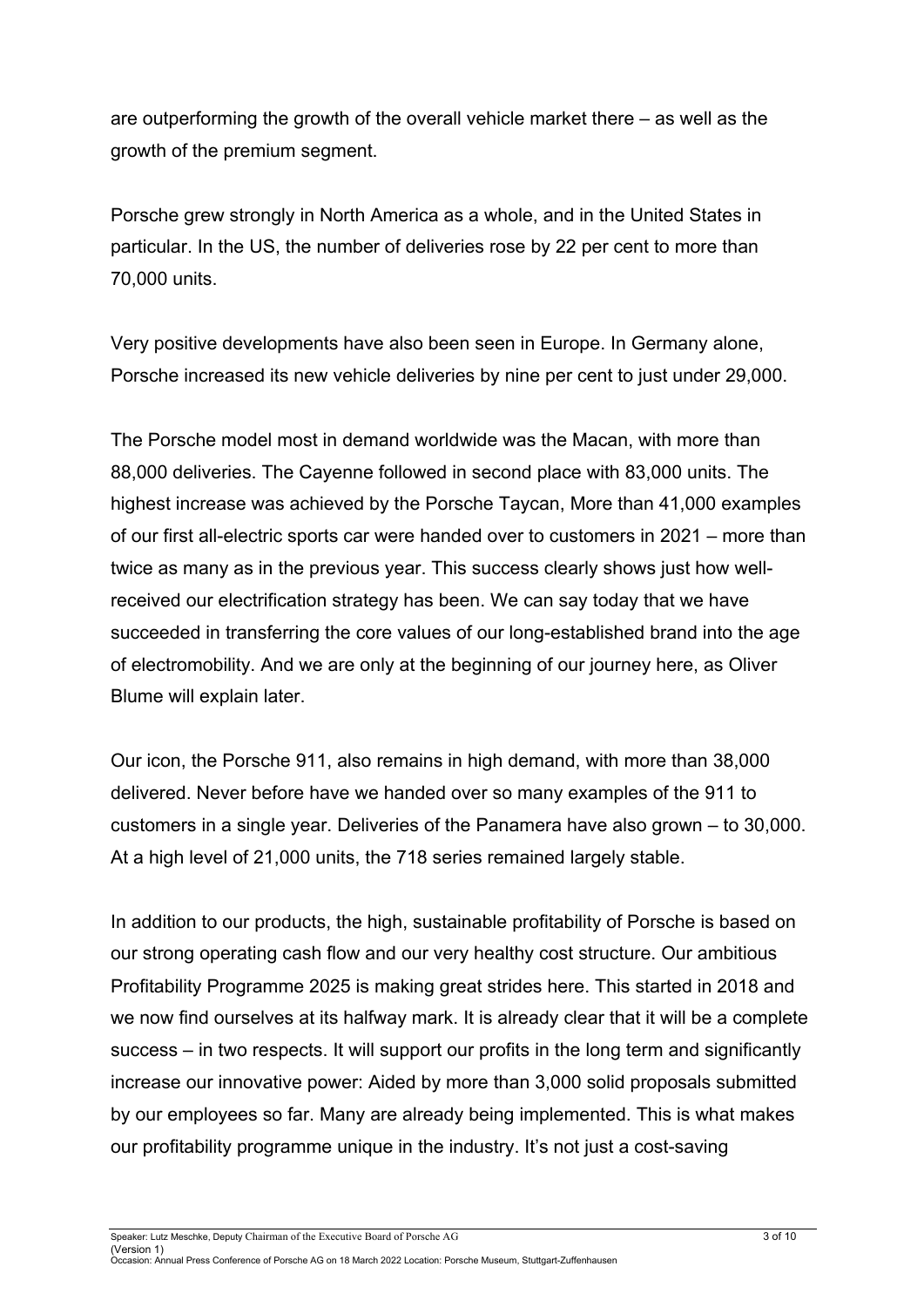programme, but also an innovation programme. We are taking a very close look at processes throughout the company, and making ourselves fit for the future. Pure cost-cutting would be short-sighted. We are developing new business ideas and increasing our sales.

This is all thanks to a highly motivated team in every department – teams that never rest on their laurels. And for this I would like to express my sincere thanks to all our employees. They have once again done a great job in 2021.

Our subsidiaries have played a significant role in the positive development of our profitability. First and foremost, Porsche Financial Services, which, in the past financial year, has made the largest contribution to Porsche AG group profits in its history. More on this later.

Our growing involvement beyond our core business is also already making a positive impression on our profits. To date, we have invested a total of 717 million euros in shareholdings, acquisitions and venture capital activities.

The most prominent example of this is our partnership with Mate Rimac and his emerging company. Porsche joined Rimac as a partner back in 2018. At the time, not many believed in this young, small company. We took a bold and decisive step. Since then, we have continuously expanded our involvement. In November 2021, this strategic investment chain reached a preliminary peak, when the Bugatti Rimac joint venture commenced operations. Its shareholders are the Rimac Group with 55 per cent and Porsche AG with 45 per cent. Porsche, Bugatti and Rimac have thereby opened an exciting new chapter in the history of the automotive industry. Oliver Blume and I represent Porsche AG on the Supervisory Board. And we are both looking forward to the continuation of this rapid success story!

In 2022, the Rimac Group will hire its 2,000th employee, and the construction of the pioneering Rimac Campus is set to be completed in 2023. The Rimac Group is also in the process of closing another financing round with a mid-triple-digit million figure  $$ with a significantly increased company valuation.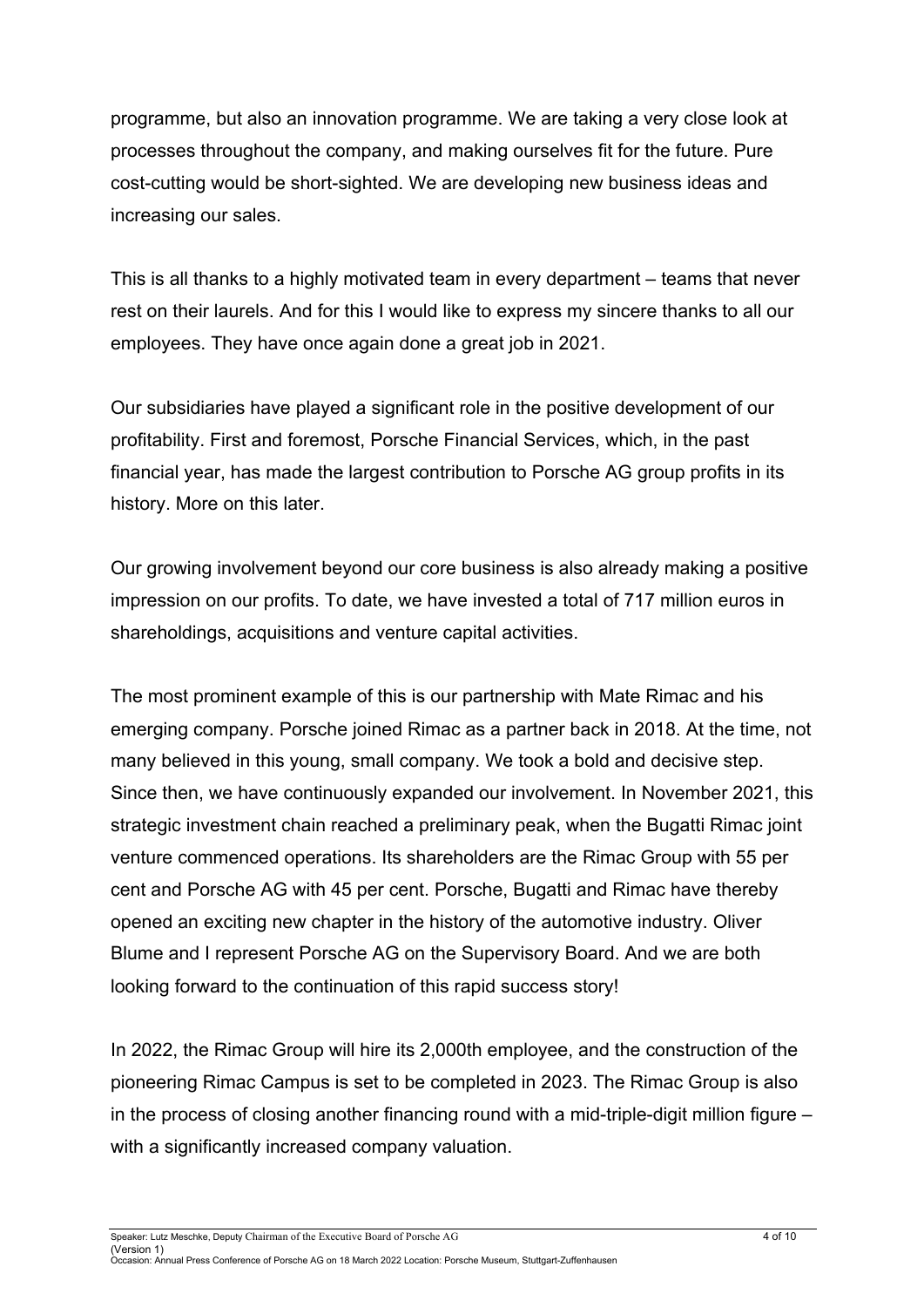With these positive figures, we can look to the future with a great deal of confidence. A year ago I was here predicting that Porsche would emerge even stronger from the coronavirus crisis. Today, I can proudly tell you that we didn't overpromise. And that we are continuing to invest resolutely and sustainably in the future, despite all the challenges.

We are facing some very demanding months, both economically and politically. Yet we remain committed to our long-time strategic goal of securing a return on sales of at least 15 per cent over the long term. Our task force has already taken the first measures to support our earnings. In this way, we want to ensure that we can continue to meet our high earnings targets. How successful we are will also depend on external challenges beyond our influence. However, we have created the internal prerequisites: strategically, operationally and financially, Porsche is extremely well positioned.

## *Part 2*

Ladies and gentlemen, in the second part of my speech I'd like to explain in more detail the strategy we're using to make ourselves fit for the future: firstly, by resolutely digitalising everything we do.

Secondly, by opening up new innovations and business areas. I'll use a few examples to explain exactly how we're doing this.

The world around us is changing at a rapid pace. And Porsche is changing along with it. Because we have to. But above all, because we want to. Because pioneering spirit has always been part of our DNA. And because we see it as a great opportunity to actively shape the future of mobility.

Which is why, in addition to decarbonisation and electrification, we are also resolutely driving forward the digital transformation. With fresh ideas, innovative technology and new digital business models that are increasingly contributing to Group profits. A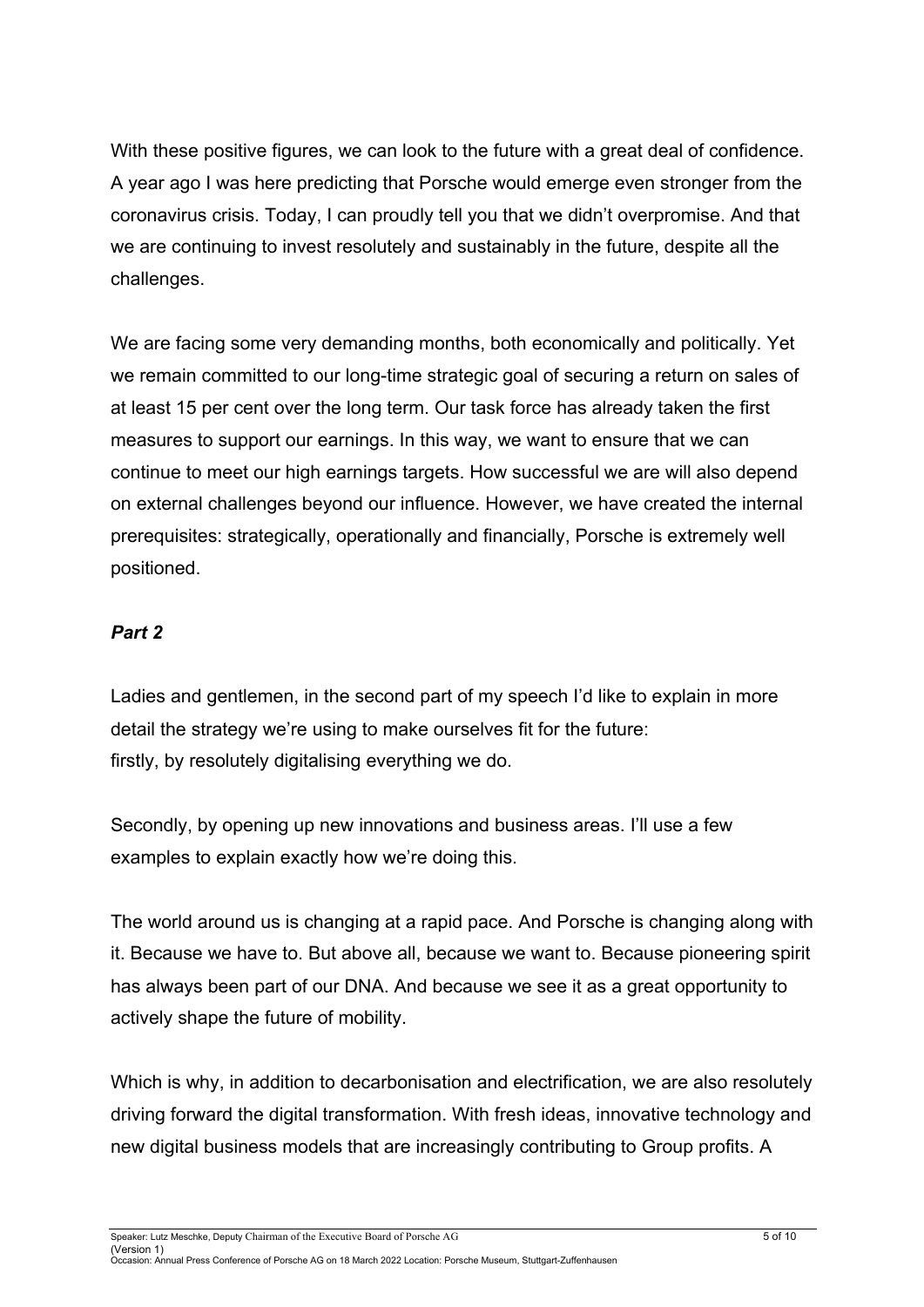clear strategy shows us the way. It helps us to stay on course for success during the transformation.

Over the past year, we've made considerable progress along this path. One focus was, and is, the massive expansion of our IT team – at Porsche AG and at our subsidiaries Porsche Digital, Porsche Engineering and MHP. This has enabled us to increase our IT and digitalisation capacities to more than 5,000 employees worldwide. Because in global competition, powerful software makes all the difference.

With our digitalisation strategy, we want:

firstly, to make the processes in the company even faster, leaner and more flexible. Secondly, we want to offer our customers outstanding products that inspire them with excellent software and networking.

And thirdly, we want to drive forward the digitalisation of our customer interfaces.

To meet the specific requirements of Porsche and our customers in the digital transformation, we are taking a two-pronged approach. On the one hand, we are cooperating closely with the world's most successful high-tech companies. And on the other, we can rely on in-house, independent expertise and developments. Together with our subsidiary MHP, for example, we are developing a business model called Industrial Cloud Solutions, or ICS for short. Here, we apply our leading production and logistics expertise to software. With ICS, customers from the industry increase their efficiency and thereby achieve sustainable, resource-saving production.

Porsche Digital develops premium digital solutions for our customers. An exciting example is currently being created in collaboration with our sales department: our own Porsche NFT platform. An NFT is a non-fungible token, a sort of distinctive digital asset. We intend to sell original Porsche NFTs on our platform. So you can look forward to highly emotive, Porsche-quality products. Because it also applies in the digital world: our greatest asset is our exclusive brand.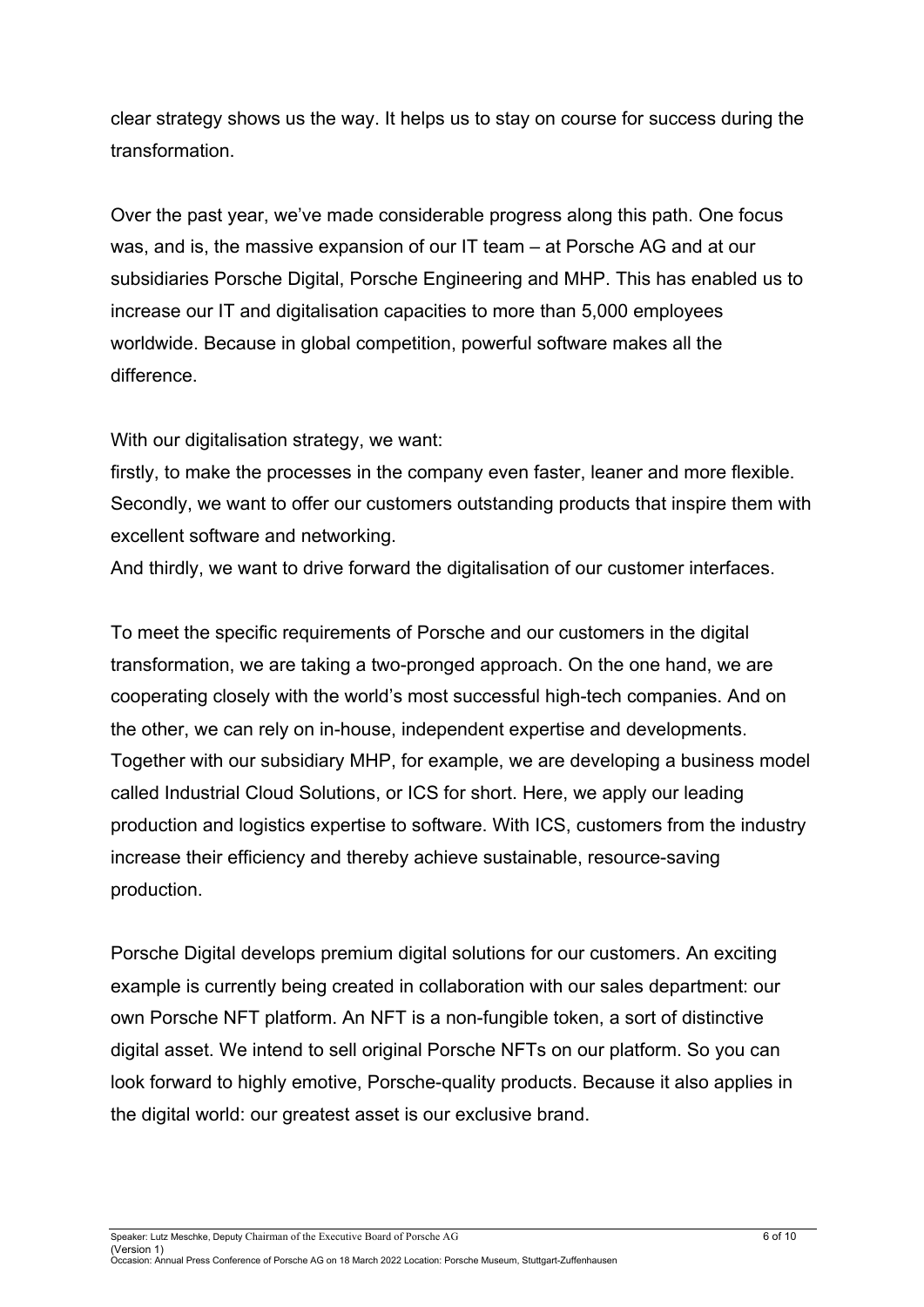A key technology in the digital transformation is artificial intelligence. We are driving this topic forward on a broad front. In vehicle development, in production, but also in daily internal work processes, AI applications support us in automating routine tasks and in decision-making.

In short, with our digitalisation strategy, we are transferring the unique Porsche feeling from the physical world into the digital age – and into the virtual sphere. With courage and a pioneering spirit, as befits Porsche.

To stay ahead in the digital transformation, we want to attract the best talent for the rapidly growing Porsche IT team – with our exciting products, our agile teams, our open corporate culture and our international positioning.

My message to the most capable IT minds in the world is: if you dream of developing the coolest and smartest digital products around the world's most legendary sports cars, then you're welcome at Porsche and its subsidiaries.

I'm now talking to every highly motivated woman and man, anywhere in the world. Porsche Digital now has nine locations worldwide: in Palo Alto and Atlanta, in Barcelona, Zagreb and Tel Aviv, in Shanghai and Beijing, in Ludwigsburg and Berlin. We're achieving two goals with this global presence.

Firstly: we can work closely with customers in the same corners of the world to develop tailored products that are in demand locally and are integrated into regional digital ecosystems.

Secondly: we can engage the best IT minds in a range of locations.

Mind you, this is not about extended workbenches. The local teams develop their products independently. Take Porsche Digital China, for example, where independent applications are developed to meet the special requirements of local customers – and with considerable success.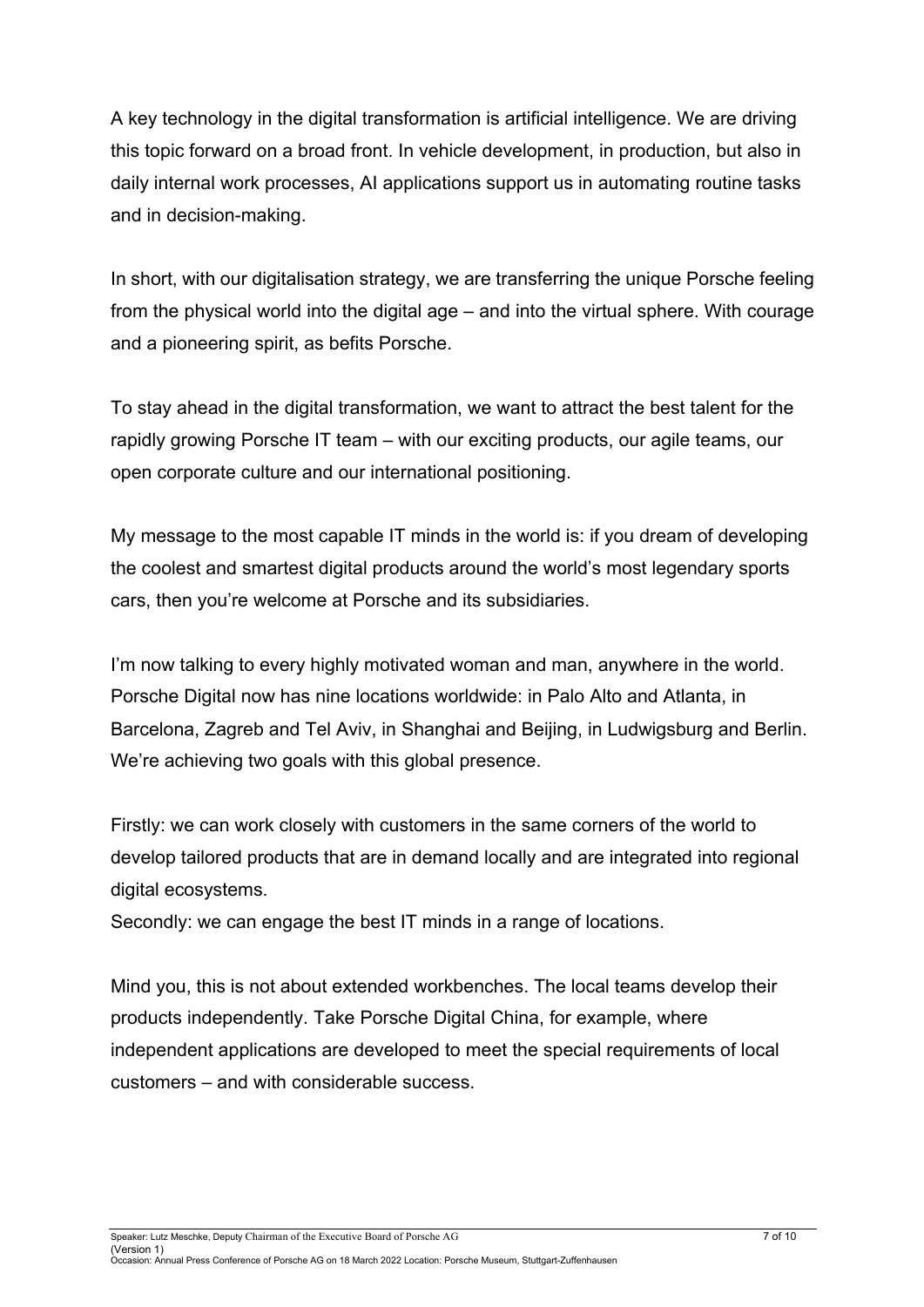But we've also got successful subsidiaries that have been around a little longer. These include the Porsche Lifestyle Group with the Porsche Design brand. Founded in 1972 by Professor F.A. Porsche, Porsche Design is celebrating its 50th birthday this year with some unique limited-edition models.

Another example is Porsche Financial Services. Our financial services subsidiary further expanded its range of products and services in 2021. It now covers the entire mobility spectrum, from short-term rental and subscription offers to traditional leasing and financing. As a result, we now offer customers wishing to fulfil their dream of driving a Porsche with several attractive options from a single source.

Porsche Financial Services currently manages more than 300,000 leasing and financing contracts worldwide with a total volume of around 9.4 billion euros. In 2021, more than 40 per cent of all new Porsche vehicles worldwide were leased or financed through PFS. In China, this figure was more than 50 per cent, and this has significantly supported the strong growth of our brand there.

Let us now turn to our new business models. It is our intention to use them in the future to secure our success beyond our core business. Indeed, we're going full speed ahead with this plan. The latest example is our commitment to the e-bike market.

We have added partners to strategically expand our international portfolio, and plan to develop a pioneering generation of Porsche e-bikes. We recently acquired 20 per cent of Fazua, with the option to increase our stake to 100 per cent. This innovative manufacturer of e-bike drive systems is a perfect match for Porsche: Fa-zua is Bavarian and basically means step on the gas! …

I'm convinced that we're going to have a lot of fun in the emerging e-bike market, which is growing fast and offers great potential. I think we're going to surprise you ...

And we're working on many other topics for the future: Oliver Blume has already mentioned one example. With our partner Customcells, we've founded the Cellforce

Speaker: Lutz Meschke, Deputy Chairman of the Executive Board of Porsche AG 8 of 10

(Version 1) Occasion: Annual Press Conference of Porsche AG on 18 March 2022 Location: Porsche Museum, Stuttgart-Zuffenhausen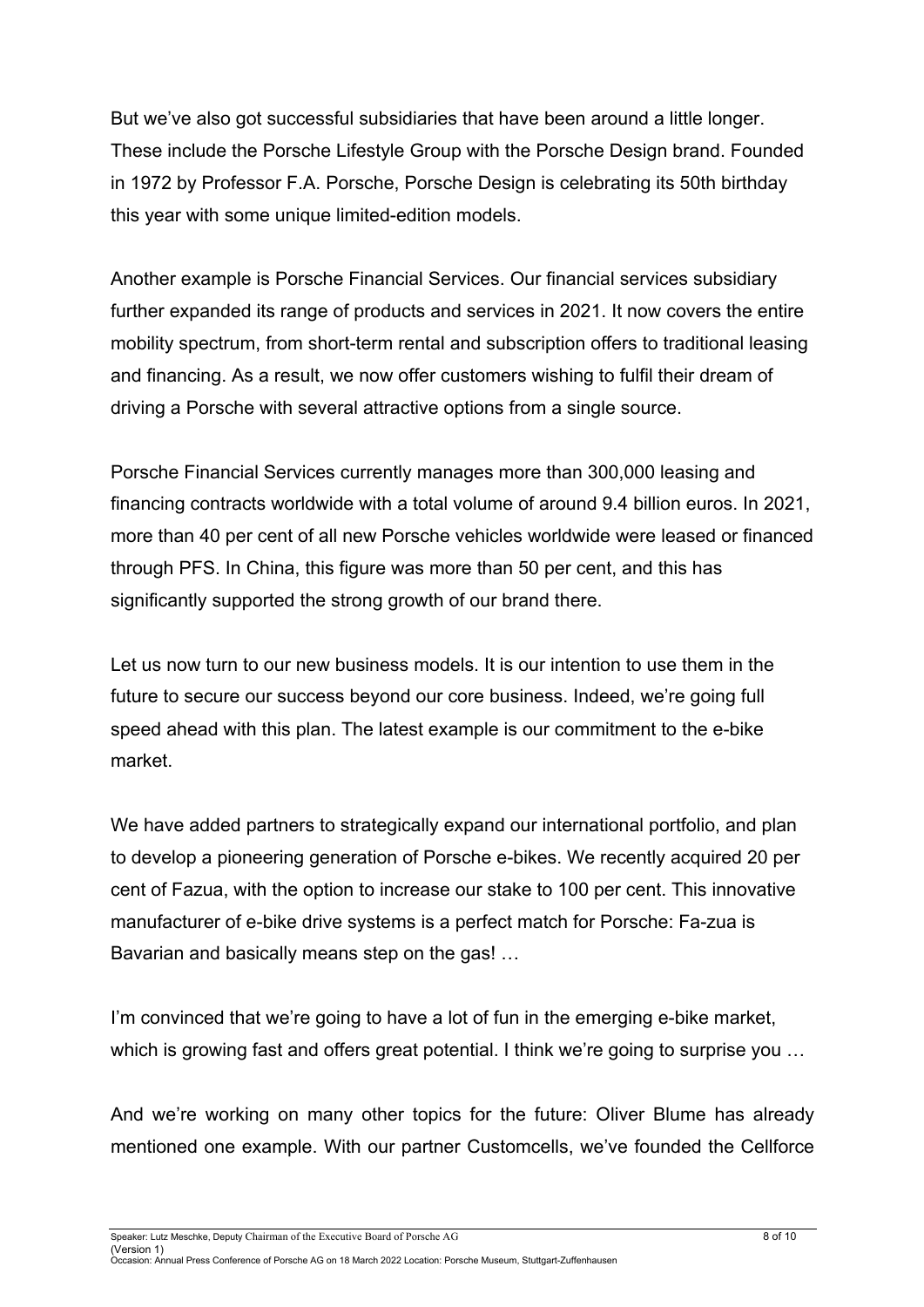Group. Together we plan to develop and produce high-performance battery cells that will be ready for series production by 2024.

As you know, we've been active in the venture capital business since 2016. Our clear strategy here is that with our involvement in start-up companies, we want to strengthen our agility, our innovation and our future viability. And we want to tap into new business areas and target groups.

All this opens up new horizons for us and keeps our company young and powerful. For example, our venture capital unit Porsche Ventures has invested in the Chinese start-up iMaker. This company is China's leading provider of digital ecosystems and virtual influencers. Behind me, you can see an example: Ayayi is a purely virtual influencer who inspires many young people in China.

This may seem like a dream from the future to some, but I'm convinced that that Porsche will do well to take a close look at the living environment of our customers of tomorrow. In doing so we're breaking new ground and testing new limits. In view of the coming technological leaps forward it makes sense to think in entirely new dimensions. Looking to the future in this way, we are continuing along the traditional path of our company: Porsche has always been a thought leader and a pioneer.

Our entire venture capital portfolio currently comprises 48 investments, with a total financial investment of just under 250 million euros. As of 31 December 2021, our portfolio can report a net increase in value of approximately 75 million euros.

Let me summarise our future activities thus: we are broadly positioned – and focused. We are open to almost everything, and never lose sight of our Porsche Strategy 2030. We are therefore complementing and strengthening our successful core business, the goal of which will always be: to build the best and most desirable sports cars. And to do so with maximum efficiency.